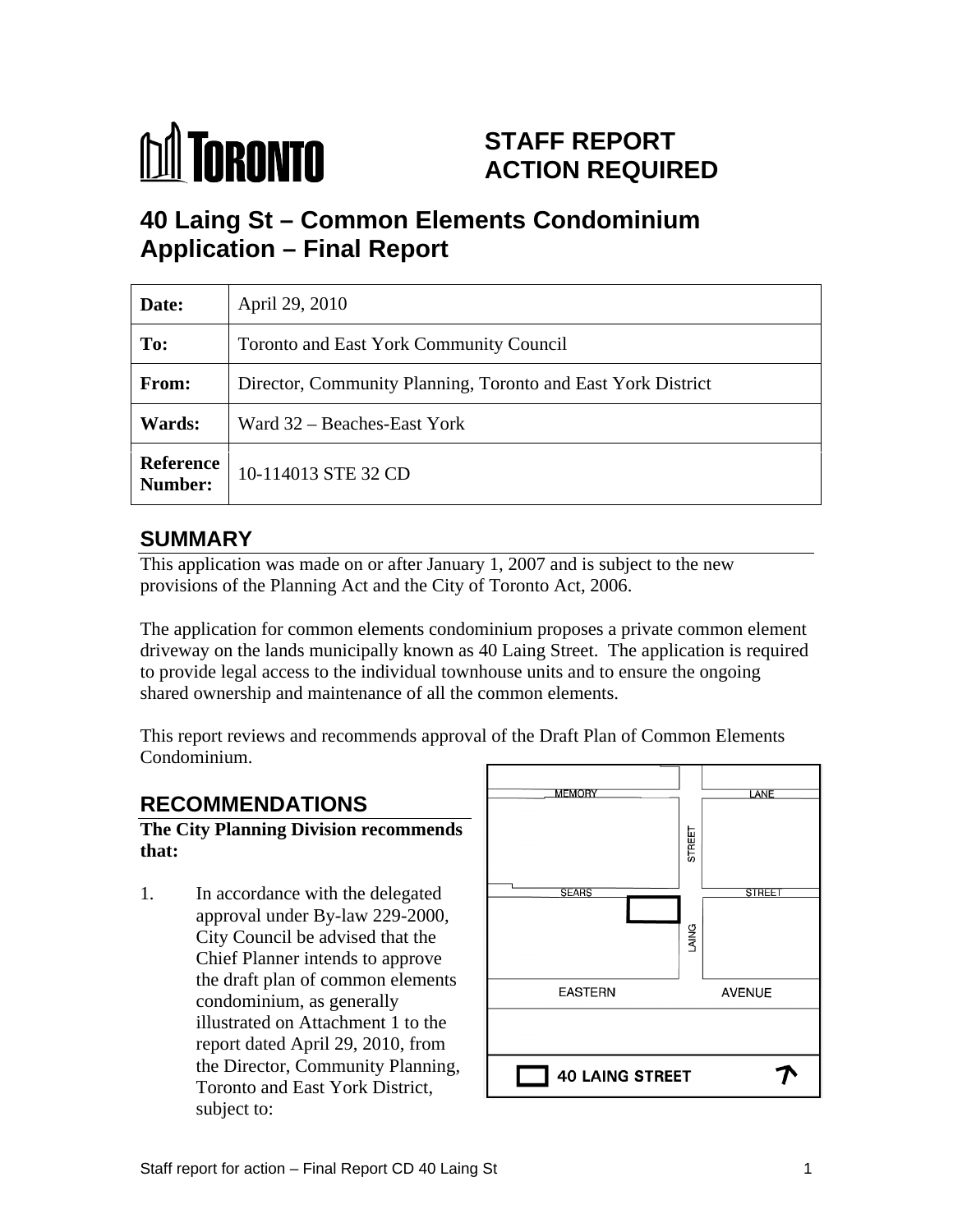- a. the conditions as generally listed in Attachment 3 to the report dated April 29, 2010, from the Director, Community Planning, Toronto and East York District, which, unless otherwise noted, must be fulfilled prior to the release of the plan of condominium for registration; and
- b. any such revisions to the proposed condominium plan or any such additional or modified conditions as the Chief Planner may deem to be appropriate to address matters arising from the on-going technical review of this development.

#### **Financial Impact**

The recommendations in this report have no financial impact.

#### **DECISION HISTORY**

The Rezoning application was approved by City Council on June 22, 2004. The development was also subject to a Site Plan Approval application and the Site Plan Agreement was registered on November 20, 2008. The individual lots were created by way of a consent application to the Committee of Adjustment.

#### **ISSUE BACKGROUND**

#### **Proposal**

The proposal is also to allow for the registration of a common elements condominium to accommodate the shared ownership and maintenance of the driveway. Refer to Attachment 3 for project data.

#### **Site and Surrounding Area**

The site is located at the southwest corner of Sears and Laing Streets.

To the north of the site is a low-density residential neighbourhood. To the south of the property are industrial properties fronting onto Eastern Avenue. A warehouse building occupies the site immediately to the south and it is built to the lot line adjacent to both the south and west side of the subject townhouse development.

A residential townhouse infill development has been built further to the west of the site with access from Sears Street.

#### **Provincial Policy Statement and Provincial Plans**

The Provincial Policy Statement (PPS) provides policy direction on matters of provincial interest related to land use planning and development. The PPS sets the policy foundation for regulating the development and use of land. The key objectives include: building strong communities; wise use and management of resources; and, protecting public health and safety. City Council's planning decisions are required to be consistent with the PPS.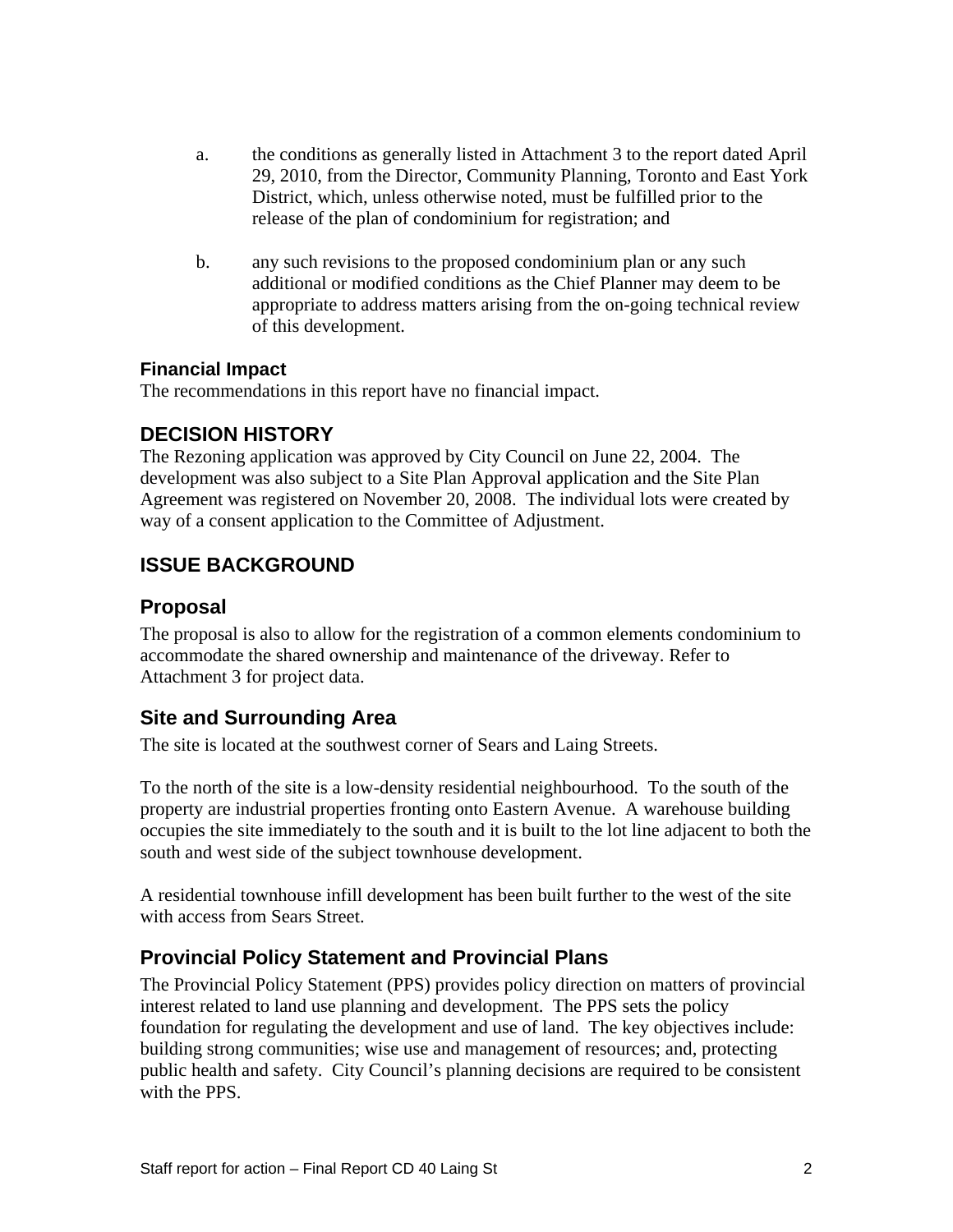The Growth Plan for the Greater Golden Horseshoe provides a framework for managing growth in the Greater Golden Horseshoe including: directions for where and how to grow; the provision of infrastructure to support growth; and protecting natural systems and cultivating a culture of conservation.

City Council's planning decisions are required by the Planning Act, to conform, or not conflict, with the Growth Plan for the Greater Golden Horseshoe. Planning staff are satisfied that the proposal is consistent with the Provincial Policy Statement and does not conflict with the Growth Plan for the Greater Golden Horseshoe.

#### **Official Plan**

This site is designated "Mixed Use" in the Official Plan, which permits townhouses in addition to a wide variety of both residential and commercial uses.

### **Zoning**

Site Specific Zoning By-law 691-2007 permits the townhouse development.

## **Agency Circulation**

The application was circulated to all appropriate agencies and City divisions. Responses received have been used to assist in evaluating the application and to formulate appropriate draft plan approval conditions.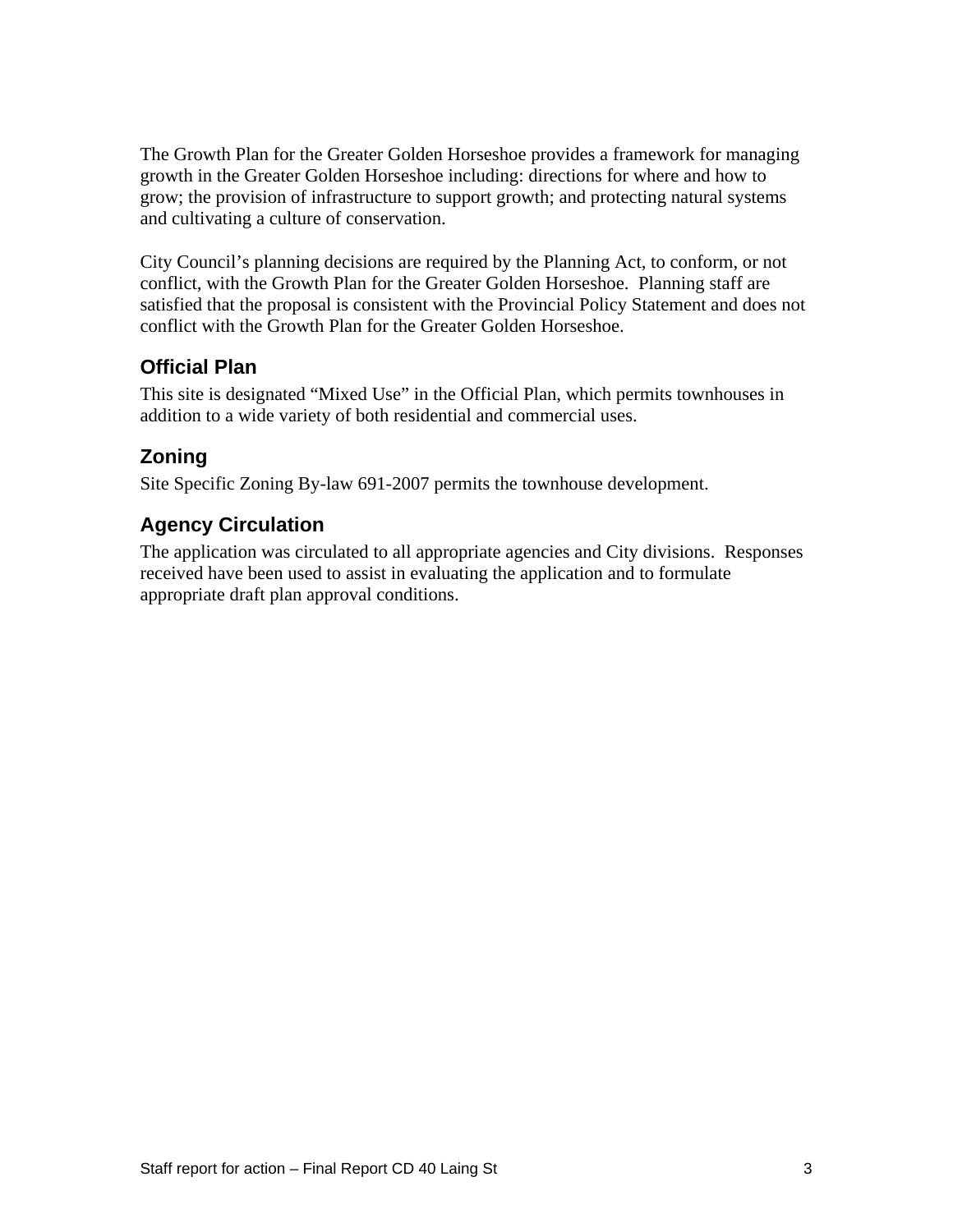#### **COMMENTS**

The proposed draft plan of common elements condominium for the site is appropriate as the proposal conforms with the PPS, the Official Plan, complies with the site specific zoning by-law, and is consistent with the approved site plan control application. Upon review by all pertinent City divisions and external agencies, no adverse impacts are anticipated to result from this request. As such the proposed draft plan of common elements condominium is considered appropriate for the orderly development of the property and is recommended for approval.

#### **CONTACT**

Leontine Major, Senior Planner Tel. No. (416) 397-4079 Fax No. (416) 392-1330 E-mail: lmajor@toronto.ca

#### **SIGNATURE**

Raymond David, Director Community Planning, Toronto and East York District

(P:\2010\Cluster B\pln\teycc12570775066.doc) - smc

#### **ATTACHMENTS**

Attachment 1: Draft Plan of Common Elements Condominium Attachment 2: Draft Plan Approval Conditions Attachment 3: Application Data Sheet

 $\overline{\phantom{a}}$  , we are the contract of the contract of the contract of the contract of the contract of the contract of the contract of the contract of the contract of the contract of the contract of the contract of the cont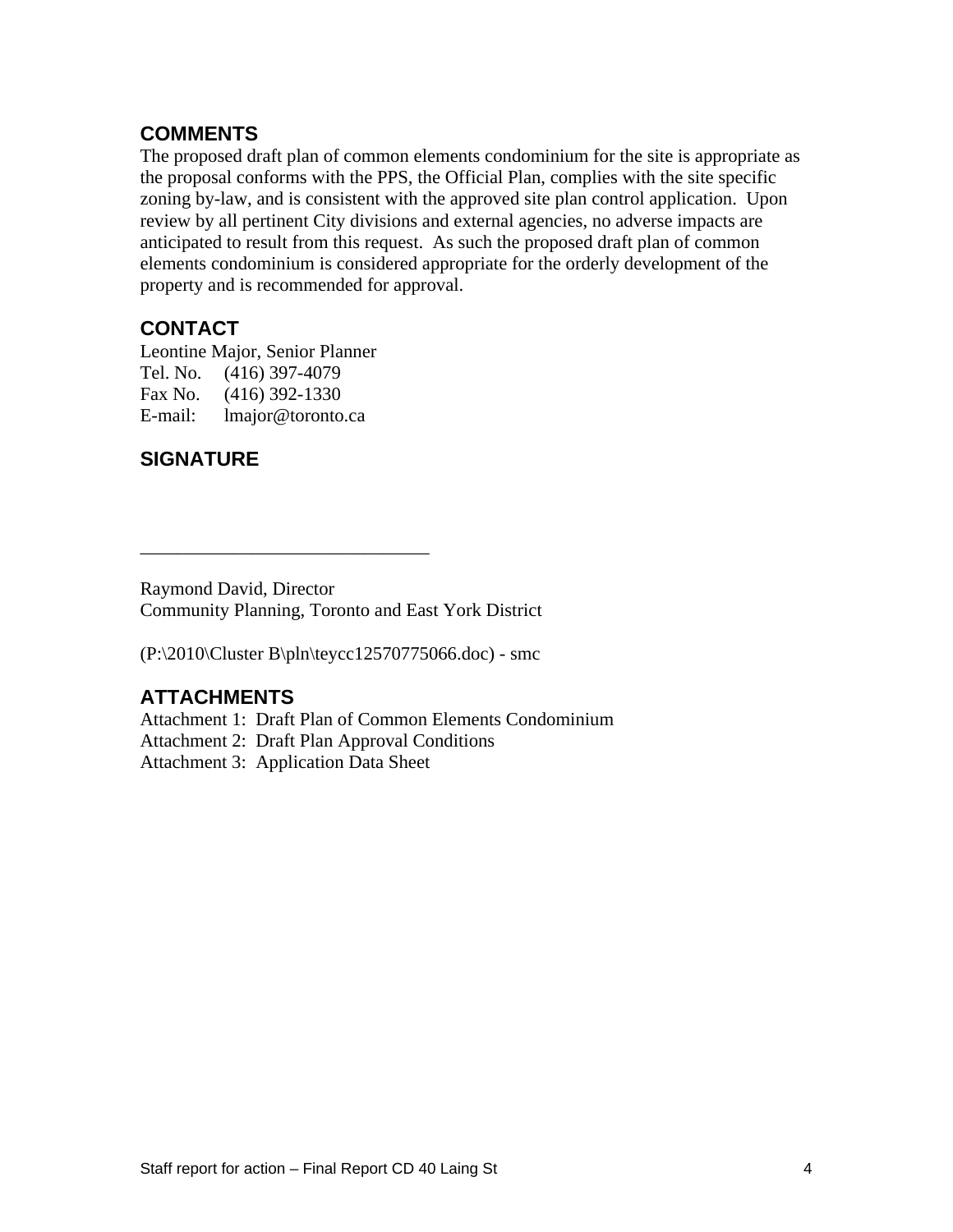

#### **Attachment 1: Draft Plan of Common Elements Condominium**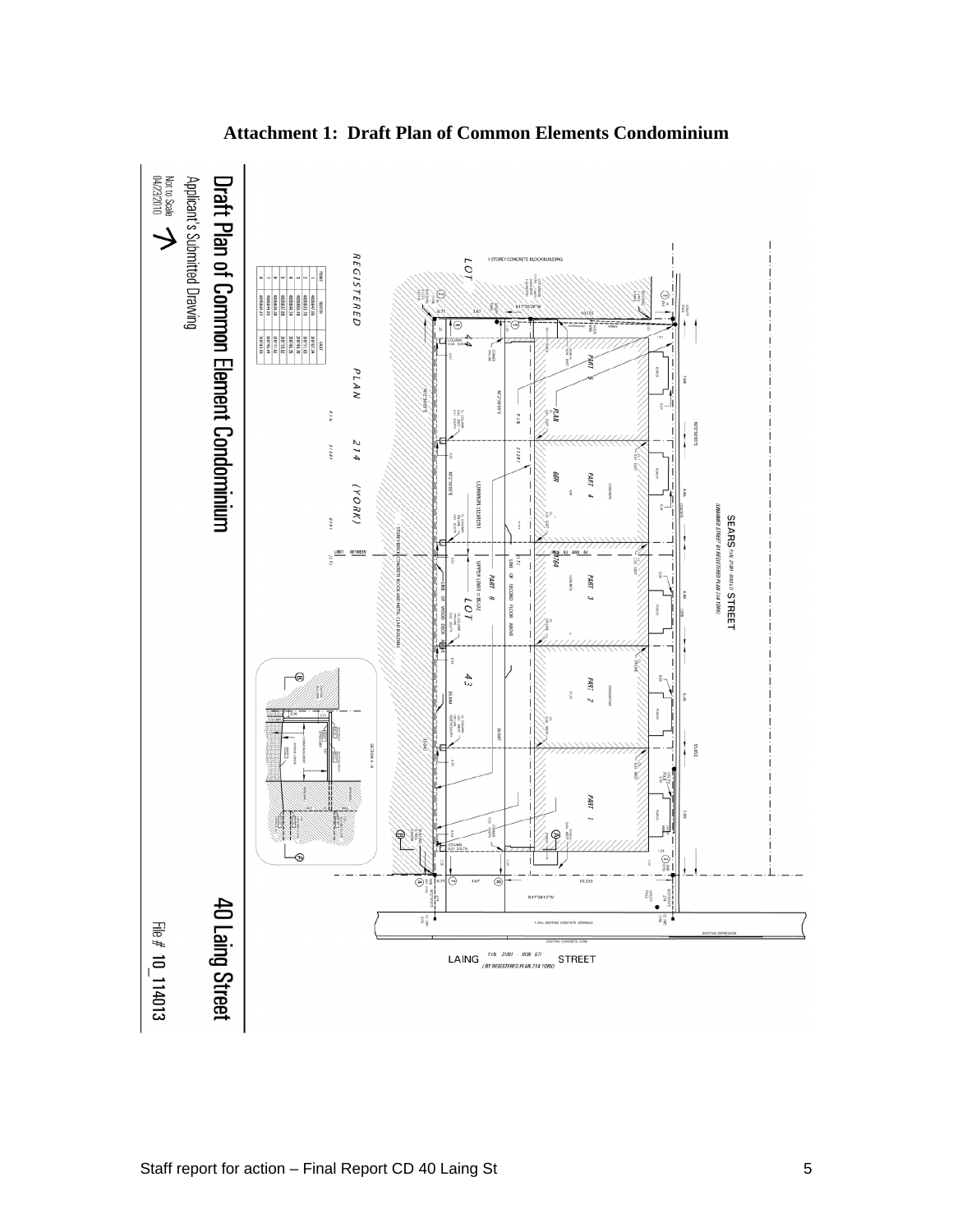#### **Attachment 2: Draft Plan Approval Conditions**

- (1) The owner shall provide to the Director Community Planning, Toronto and East York District, confirmation of payment of outstanding taxes to the satisfaction of Revenue Services, City of Toronto (statement of account or Tax Clearance Certificate).
- (2) All Site Plan matters and facilities have been completed or financially secured to the satisfaction of the City.
- (3) The Owner shall provide certification to the Executive Director, Technical Services from the Professional Engineer who designed and supervised the construction confirming that the stormwater management facilities and site grading have been constructed in accordance with the accepted Stormwater Management Report and the accepted Grading Plans.
- (4) The Owner shall provide certification to the Executive Director, Technical Services from the Professional Engineer who designed and supervised the construction, confirming that the site servicing facilities have been constructed in accordance with the accepted drawings.
- (5) The owner shall file with the Director Community Planning, Toronto and East York District, a copy of the final Declaration and Description containing all necessary schedules and certifications required by the Condominium Act for registration.
- (6) The Condominium Declaration shall include a clause advising all future owners/tenants that the common element condominium is to provide for vehicular access to the garages and services, including the underground stormwater management tank, as well as for the maintenance of these services.
- (7) Together with the final version of the Declaration, the Owner shall provide a solicitor's undertaking indicating that:
	- (i) the Declaration provided to the City is the final Declaration to be submitted for registration, subject only to changes requested by the Land Registrar; etc. and the contract of the contract of the contract of the contract of the contract of the contract of the contract of the contract of the contract of the contract of the contract of the contract of the contra
	- (ii) the City will be notified of any required changes prior to registration; and
	- (iii) forthwith following registration of the Declaration, a copy will be provided to the City.
- (8) If the condominium is not registered within 5 years of the date of draft plan approval, then this approval shall be null and void and the plans and drawings must be resubmitted to the City for approval.